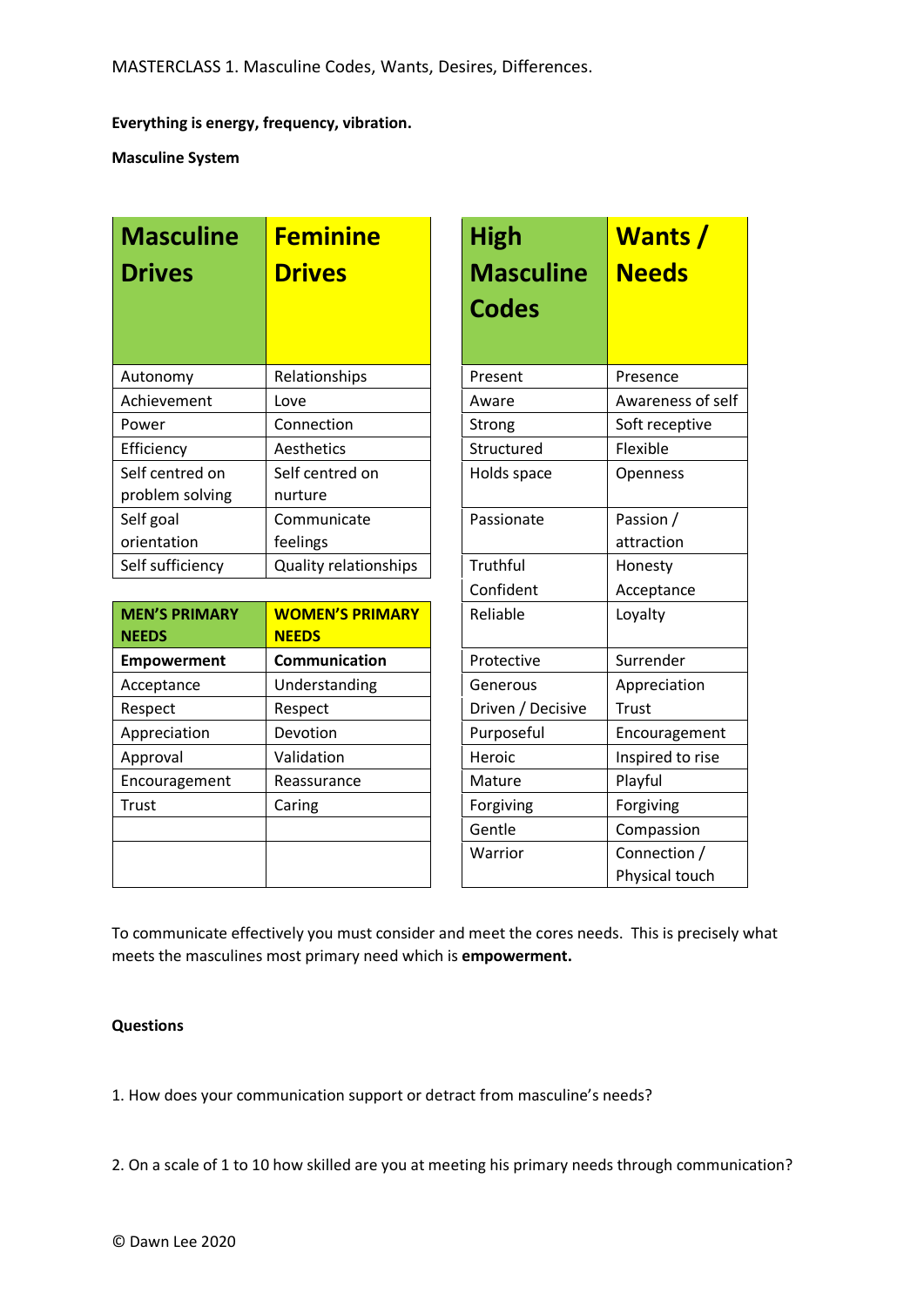MASTERCLASS 1. Masculine Codes, Wants, Desires, Differences.

3. How is this impacting relationships?

#### **Differences between communication:**

Men talk to information **v** women talk to feelings *Personal example:*

Men withdraw in times of with stress **v** Women lash out *Personal example:*

Men need to process to solve **v** Women want to talk to resolve

*Personal example:*

Men invalidate **v** Women emasculate *Personal example:*

Men express with direct communication **v** women express with indirect communication *Personal example:*

Men need acceptance v Women need understanding

*Personal example:*

## **Love languages - How you feel love v how you show love.**

- Acts of service
- Words of affirmation
- Quality time
- Gift giving
- **•** Physical touch
- Space
- Connection